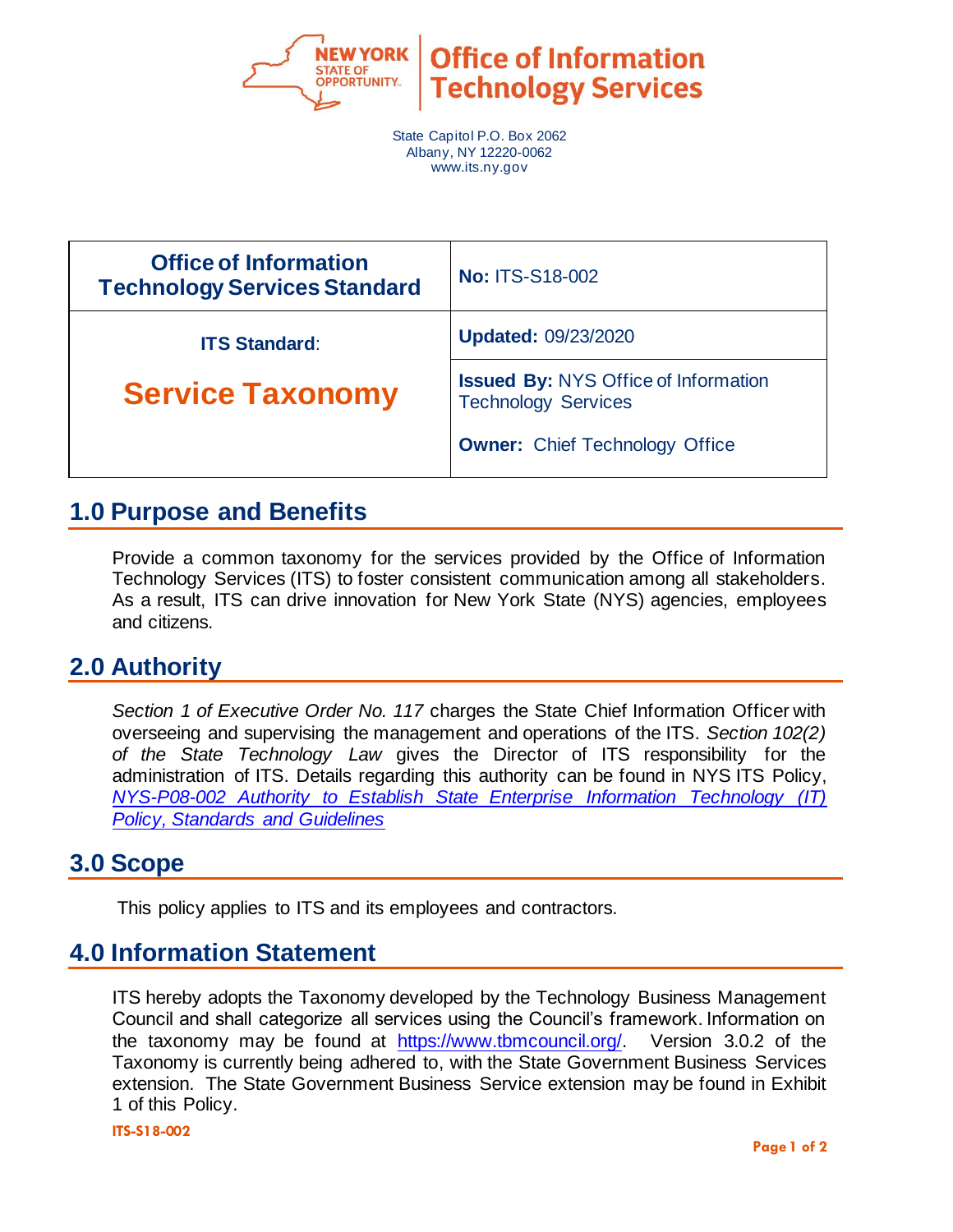# **5.0 Compliance**

This standard shall take effect upon publication. Compliance is required with all enterprise policies and standards. ITS may amend its policies and standards at any time; compliance with amended policies and standards is required.

Exceptions must follow NYS's Technology Exception Policy.

## **6.0 Definitions of Key Terms**

Except for terms defined in this policy, all terms shall have the meanings found in [http://www.its.ny.gov/glossary.](http://www.its.ny.gov/glossary)

| Term            | <b>Definition</b>                                                                                                                                                                        |  |
|-----------------|------------------------------------------------------------------------------------------------------------------------------------------------------------------------------------------|--|
| <b>ITBM</b>     | Information Technology Business Management                                                                                                                                               |  |
| <b>Taxonomy</b> | Science of classification according to a predetermined system, with<br>the resulting catalog used to provide a conceptual framework for<br>discussion, analysis or information retrieval |  |

## **7.0 Contact Information**

Submit all inquiries and requests for future enhancements to the policy owner at:

#### **Chief Technology Office Reference: ITS-S18-002 New York State Office of Information Technology Services Empire State Plaza P.O. Box 2062 Albany, NY 12220 Telephone: 518-402-7000**

ITS policies, standards, and guidelines may be found on the Inside Edge at: <https://nysemail.sharepoint.com/sites/myITS/InsideEdge/Pages/Policies.aspx>

## **8.0 Revision History**

This standard shall be reviewed at least once every year to ensure relevancy.

| <b>Date</b> | <b>Description of Change</b>                | <b>Reviewer</b>                |
|-------------|---------------------------------------------|--------------------------------|
| 11/16/2018  | <b>Issued Internal Document</b>             | Chief Technology Office        |
| 09/23/2020  | Scheduled review, taxonomy version updated. | <b>Chief Technology Office</b> |

## **9.0 Related Documents**

[NYS-P03-002 Information Security Policy](https://its.ny.gov/document/information-security-policy)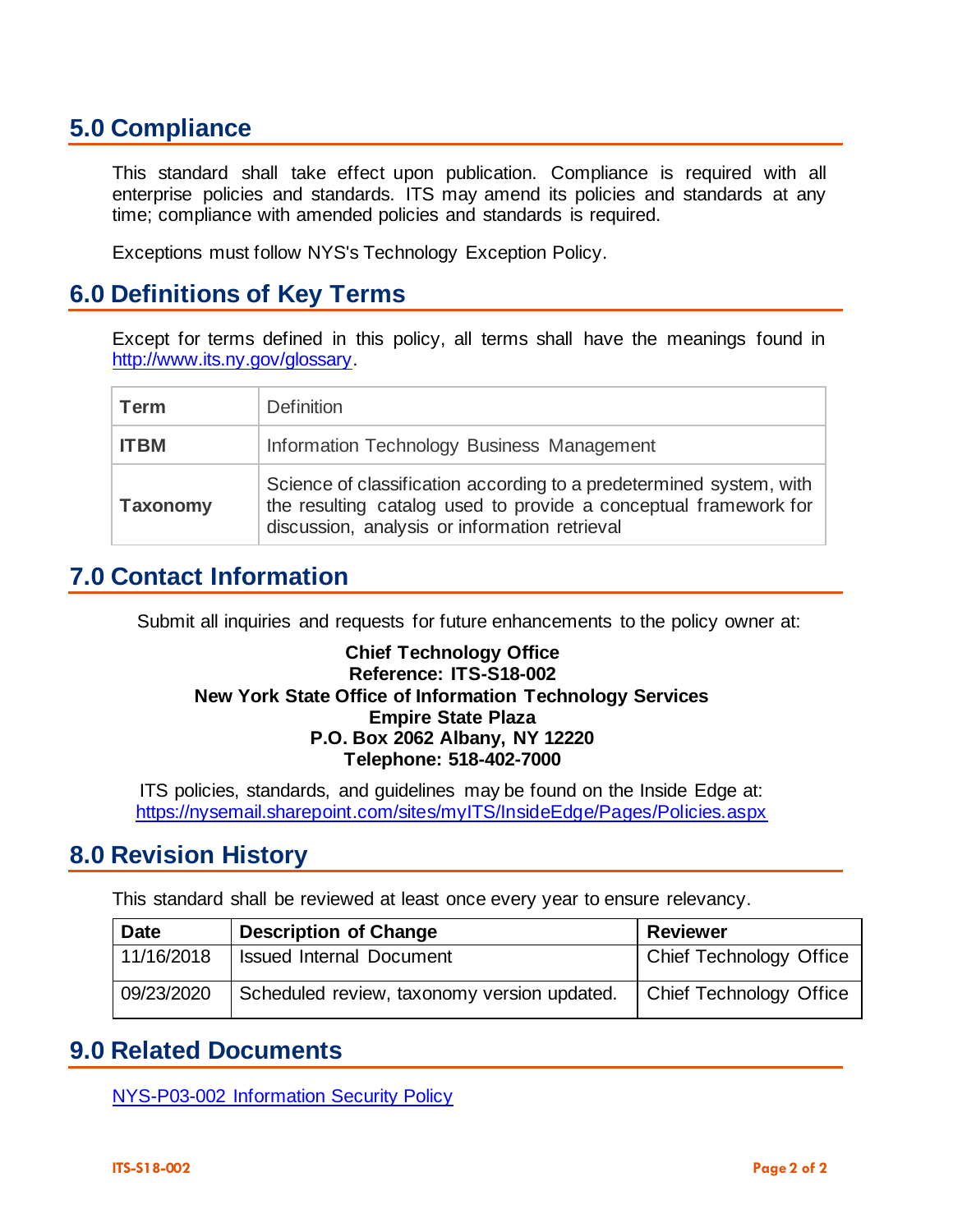#### **New York State – Office of Information Technology Services –Service Taxonomy Exhibit 1**

ITS Extensions<sup>1</sup> to the Service Taxonomy Standard

Business Services: State Government

- Commerce Services
	- o Employment Assistance
	- o Labor Management
	- o Business Development and Management
	- o Economic Services
	- o Regulatory Services
- Education
	- o Early Childhood Development
	- o K-12 Education
	- o Higher Education
	- o Professional Development and Certification
	- o Regulatory and Audit Functions
- Military Services
	- o Veteran Services
	- o Emergency Management
	- o National Guard and Militia
	- o Disaster Management and Planning
	- o Regulatory and Compliance Services
- Civic Engagement and Law
	- o Voting and Democratic Participation
	- o Legislative Services
	- o Archives and Information Requests
	- o Civil and Appellate Courts
	- o Executive Office and Performance Management
- Fiscal and Revenue Services
	- o Revenue Collection Services
	- o Regulatory and Enforcement Services
	- o External Audits
	- o Internal Audits
	- o Investment Banking
	- o Bonds and Interest
	- o Real Estate
	- o Capital Management

<sup>1</sup> State Government TBM Taxonomy – Version 1.0 - February 2020